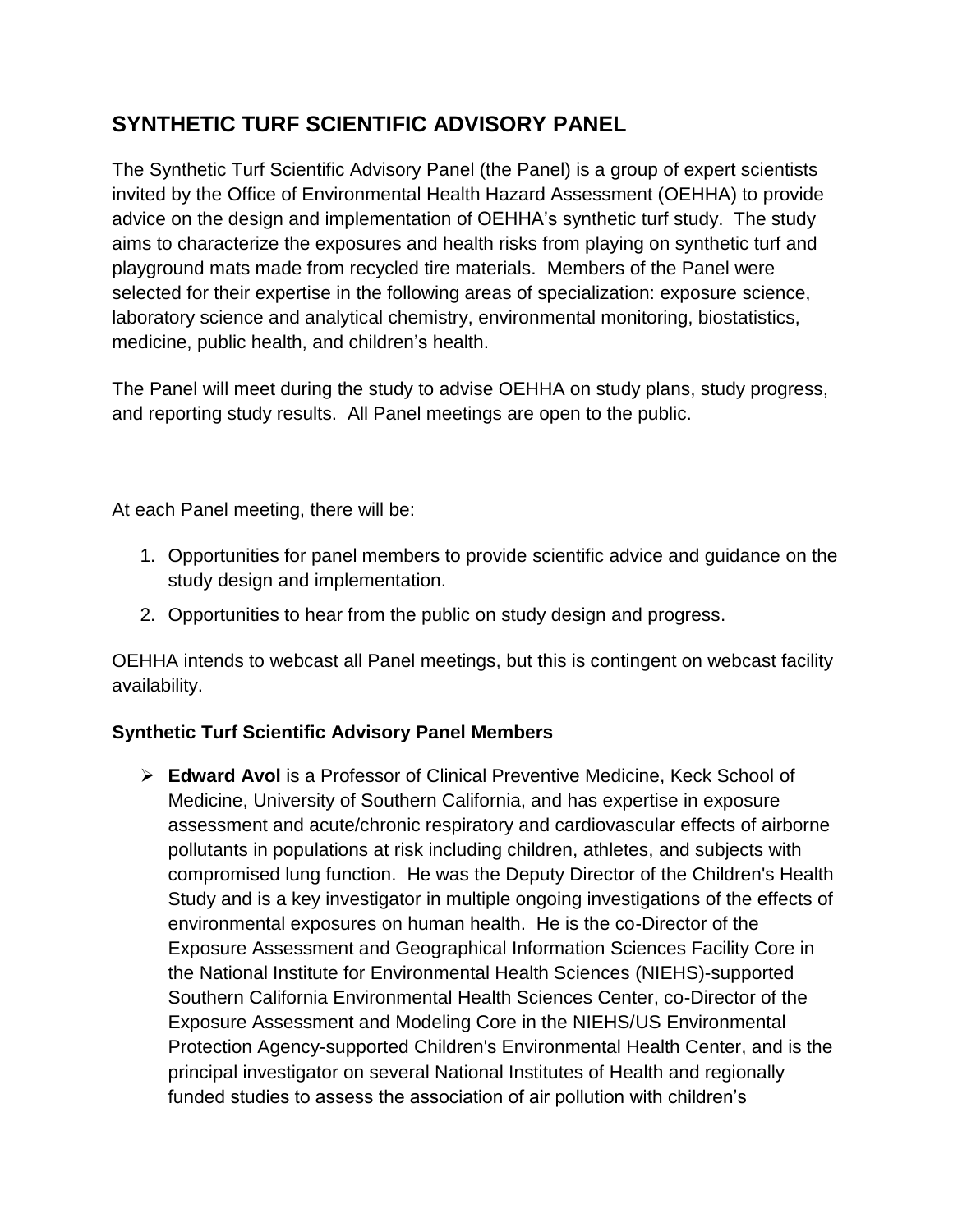respiratory and cardiovascular health. Professor Avol is also actively involved in the centers' community outreach efforts, particularly with regard to the health and air quality impacts of the Los Angeles/Long Beach Port expansions. Professor Avol received his M.S. from the California Institute of Technology.

- **John Balmes** is a Professor of Medicine at the University of California, San Francisco and the Chief of the Division of Occupational and Environmental Medicine at the San Francisco General Hospital and the Director of the Human Exposure Laboratory. He is also a Professor of Environmental Health Science at the University of California, Berkeley and the Director of the Northern California Center for Occupational and Environmental Health and the Center for Environmental Public Health Tracking. His research focuses on the adverse respiratory and cardiovascular effects of air pollutants including ozone, tobacco smoke and particulate matter. He received his M.D. from the Mount Sinai School of Medicine and completed a residency in Internal Medicine at Mount Sinai Hospital and a fellowship in Pulmonary Medicine at Yale University.
- **Deborah Bennett** is an Associate Professor in the Department of Public Health Sciences at the University of California, Davis. Her research is focused on the fate, transport, and exposure of chemicals. She uses field and modeling studies to assess and predict exposure to particulate matter and organic compounds in indoor and outdoor environments. Dr. Bennett received her B.S. in Mechanical Engineering from the University of California, Los Angeles and her M.S. and Ph.D. in Mechanical Engineering from the University of California, Berkeley.
- **Sandy Eckel** is an Assistant Professor in the Division of Biostatistics, at the Keck School Medicine, University of Southern California. Her research is on statistical methods and applications in environmental epidemiology, exhaled breath biomarkers, and clinical trials for pediatric brain tumors. She completed her Ph.D. in the Department of Biostatistics at the Johns Hopkins Bloomberg School of Public Health.
- **Amy Kyle** is on the faculty in Environmental Health Sciences at the School of Public Health at the University of California, Berkeley. Her recent research focuses on cumulative impacts, chemicals policies, persistent and bioaccumulative chemicals, children's environmental health, biomonitoring, and air pollution standards. Dr. Kyle serves as a leader of the Research Translation Core of the Berkeley Superfund Research Program funded by the National Institute for Environmental Health Sciences. She previously served as an Associate Director of the Berkeley Institute for the Environment. She has served